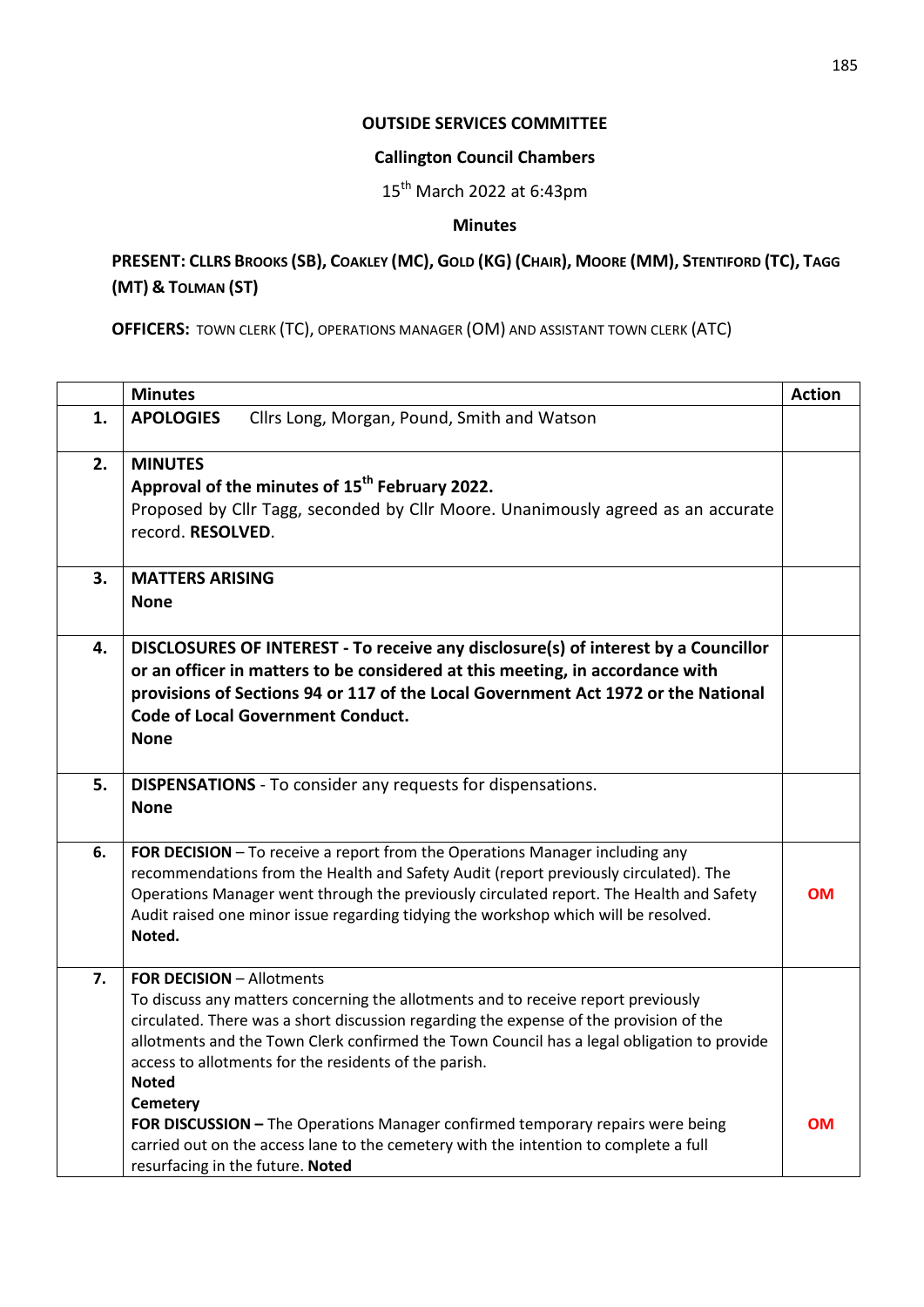| 8.  | FOR DISCUSSION - Update on Mud Lane from Cllr Long. Unfortunately no update was<br>available and this item to be included on the next Outside Services agenda.                                                                                                                                                                                                                                                                                                                                                                                                                                                                                                                                                                                                                                   | <b>TC</b>                        |
|-----|--------------------------------------------------------------------------------------------------------------------------------------------------------------------------------------------------------------------------------------------------------------------------------------------------------------------------------------------------------------------------------------------------------------------------------------------------------------------------------------------------------------------------------------------------------------------------------------------------------------------------------------------------------------------------------------------------------------------------------------------------------------------------------------------------|----------------------------------|
| 9.  | FOR DISCUSSION - update on Youth Monies from Cllr Long.<br>Cllr Gold (chair) requested this item be included on the Finance and General Purposes<br>Committee Agenda in future as this would be a more suitable committee for discussion of<br>the Youth Monies.<br>Cllr Tagg thanked Cllr Long for all his communication with Cornwall Council regarding the<br>Youth Monies. Cllr Tagg suggested that it would be appropriate for there to be a second<br>representative from the Council who could liaise with Cornwall Council in the event of Cllr<br>Long being unavailable or incapacitated. Cllr Moore proposed and Cllr Tolman seconded the<br>appointment of Cllr Tagg for this role. Votes in favour- unanimous. RESOLVED                                                             | <b>TC</b><br>MT/AL/<br><b>TC</b> |
| 10. | FOR NOTING - to receive the SLA from Cornwall Housing for grass cutting<br>The Town Clerk advised receipt of the new Service Level Agreement (SLA) from Cornwall<br>Housing (CH) for grass cutting in the town and confirmed there was a slight increase of 4.1%<br>in line with inflation. Following a discussion regarding the increases in fuel charges, Cllr<br>Moore proposed and Cllr Tagg seconded requesting an additional increase in the SLA to<br>reflect this. Votes in favour - unanimous. RESOLVED.<br>It was further proposed by Cllr Tolman and seconded by Cllr Tagg that if CH were unwilling<br>to increase the amount on offer the SLA should be accepted at the original figure. Votes in<br>favour - unanimous. RESOLVED.                                                  | <b>OM/TC</b>                     |
| 11. | FOR DISCUSSION - update on the Jubilee events.<br>Cllr Tagg advised it had been suggested that the content of the Cream Teas should include<br>something savoury. Tracy Giddy who was providing the cream teas for the Jubilee<br>Celebration produced 2 x sample boxes. The increase in cost would be £257 and Cllr Tagg<br>asked for ideas on how to fund the increase. Noted. (Post meeting note: Cllr Tagg had now<br>secured the additional funding from MJ Troup & Son Plant Hire and Groundworks)<br>Cllr Moore advised he was in communication with Jamie Crisp at The Duchy College<br>regarding volunteer marshal for the Beacon Lighting Event at Kit Hill. Noted.                                                                                                                    |                                  |
| 12. | <b>ANY OTHER URGENT BUSINESS</b><br>Staff Assistance - Cllr Gold raised concerns over councillors contacting members of<br>staff at short notice to assist with items that will take them away from their<br>scheduled tasks. It was agreed that any additional assistance required should be<br>forwarded through the chairs of committees or the Operations Manager rather than<br>going directly to a member of staff, unless it was an emergency. The Town Clerk<br>would email all councillors and staff to advise.                                                                                                                                                                                                                                                                         | <b>TC</b>                        |
|     | Presentation to Darren's Cars - Cllr Tagg confirmed there would be a short<br>presentation on Wednesday 16 <sup>th</sup> March at 6:30pm in the Council Chambers, to the<br>drivers and volunteers who had collected and delivered humanitarian aid to Poland<br>for Ukrainian refugees displaced by the invasion of their country by Russian Forces.<br>PaintnPrint, Callington had provided 48 bespoke printed mugs at cost price and Over<br>the Top Pasties had supplied 48 cocktail pasties also at cost for the event. All were<br>welcome. Cllr Tagg had also managed to secure free use of a storage unit in the<br>town for Darren's Cars to store additional donations prior to future aid trips to<br>Poland. The RFO had confirmed there were funds available in the Community Event |                                  |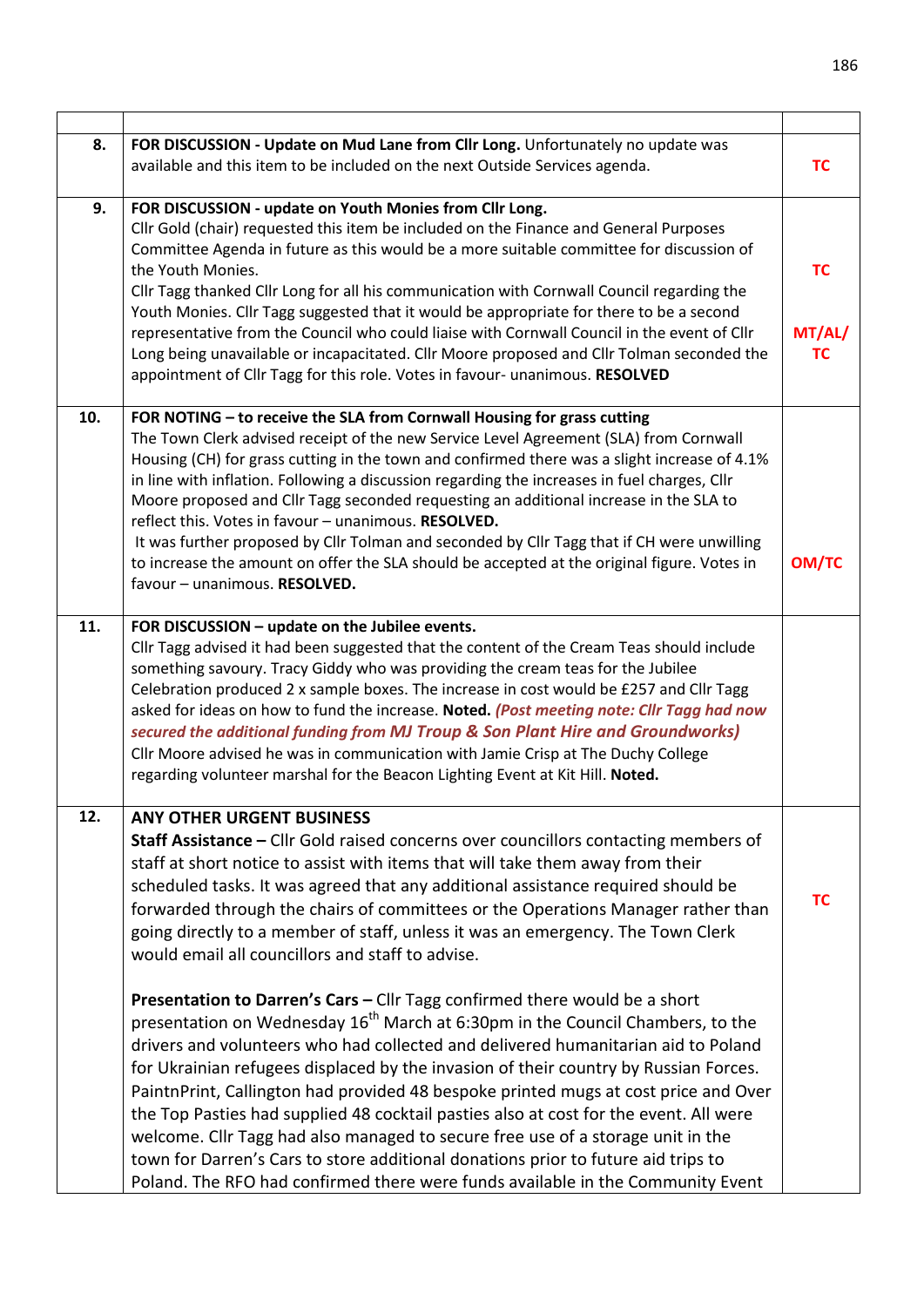| 13. | 13. FOR NOTING $-$ To receive an update on staffing matters from the Staffing<br><b>Committee.</b> Proposed by Cllr Gold and seconded by Cllr Moore to proceed with the                                                                                                                                                                                                                                                                                                                                                                                                                                                                 |              |
|-----|-----------------------------------------------------------------------------------------------------------------------------------------------------------------------------------------------------------------------------------------------------------------------------------------------------------------------------------------------------------------------------------------------------------------------------------------------------------------------------------------------------------------------------------------------------------------------------------------------------------------------------------------|--------------|
|     | <b>PART II</b>                                                                                                                                                                                                                                                                                                                                                                                                                                                                                                                                                                                                                          |              |
|     | At 7:31pm it was proposed by Cllr Coakley and seconded by Cllr Moore to move to<br>Part II to discuss the next agenda item. Votes in favour - unanimous. RESOLVED                                                                                                                                                                                                                                                                                                                                                                                                                                                                       |              |
|     | £45/hr Sunday<br>£54/hr Bank Holidays.<br>Following an in depth discussion it was proposed by Cllr Tagg and seconded by Cllr<br>Moore to continue with the agreement on the basis it controlled traffic and anti-<br>social parking, whilst providing allocated parking for the tenants of the Pannier<br>Market units. Votes in favour - unanimous. RESOLVED                                                                                                                                                                                                                                                                           | <b>TC</b>    |
|     | Market car park.<br>The Town clerk confirmed receipt of the new SLA for parking enforcement in the<br>pannier market as follows:<br>4 x visits per week comprising 120 minutes per week in total<br>£36/hr Monday - Saturday                                                                                                                                                                                                                                                                                                                                                                                                            |              |
|     | St Mary's Square Environmental Cleansing - The Town Clerk confirmed Cornwall<br>Council had offered to continue providing a cleansing and waste collection service,<br>free of charge, until 1 <sup>st</sup> April 2023, after which time they would provide a quote for<br>the service. The other option was to provide this service in-house. Cllr Gold<br>proposed and Cllr Tagg seconded accepting the CC offer until 1 <sup>st</sup> April 2023 and then<br>consider covering the service in-house. Votes in favour- unanimous. RESOLVED<br>Renewal of Service Level Agreement (SLA) for Parking Enforcement in the Pannier        | <b>TC</b>    |
|     | Rowlands Fair use of Saltash Recreation Ground request -<br>The Town Clerk advised David Rowlands had contact the Town council to ask for<br>permission to use Saltash Recreation Ground between 9 <sup>th</sup> and 15 <sup>th</sup> May 2022. The<br>Town Clerk confirmed this would clash with the MayFest who had already submitted<br>an application for use on Saturday 14 <sup>th</sup> May 2022. Mr Rowlands had suggested<br>sharing of the site on this day and the Town Clerk had contacted Peter Watson of<br>the Mayfest organisation committee to discuss and was awaiting a response. Noted                              | <b>TC</b>    |
|     | Legal changes in the use of Red Diesel $-$ the Operations Manager advised that due<br>to a change in the law which would come into effect on $1st$ April 2022. The OS team<br>would no longer be permitted to use red diesel to run their grass cutting<br>equipment/vehicles. It was proposed by Cllr Gold and seconded by Cllr Tolman to<br>dispose of the current store to a local farmer at the current market price. Votes in<br>favour- unanimous. Cllr Moore suggested this was even more reason to approach<br>Cornwall Housing, (re agenda item 10) to request a further increase in the amount<br>offered for the SLA. Noted. | <b>OM/TC</b> |
|     | budget to cover the costs. Cllr Tolman advised Ginster's and The Cornwall Bakery<br>had not had any Ukrainian employees who had been affected by the crisis, contrary<br>to a previous report regarding vacancies at the factory. Noted                                                                                                                                                                                                                                                                                                                                                                                                 |              |